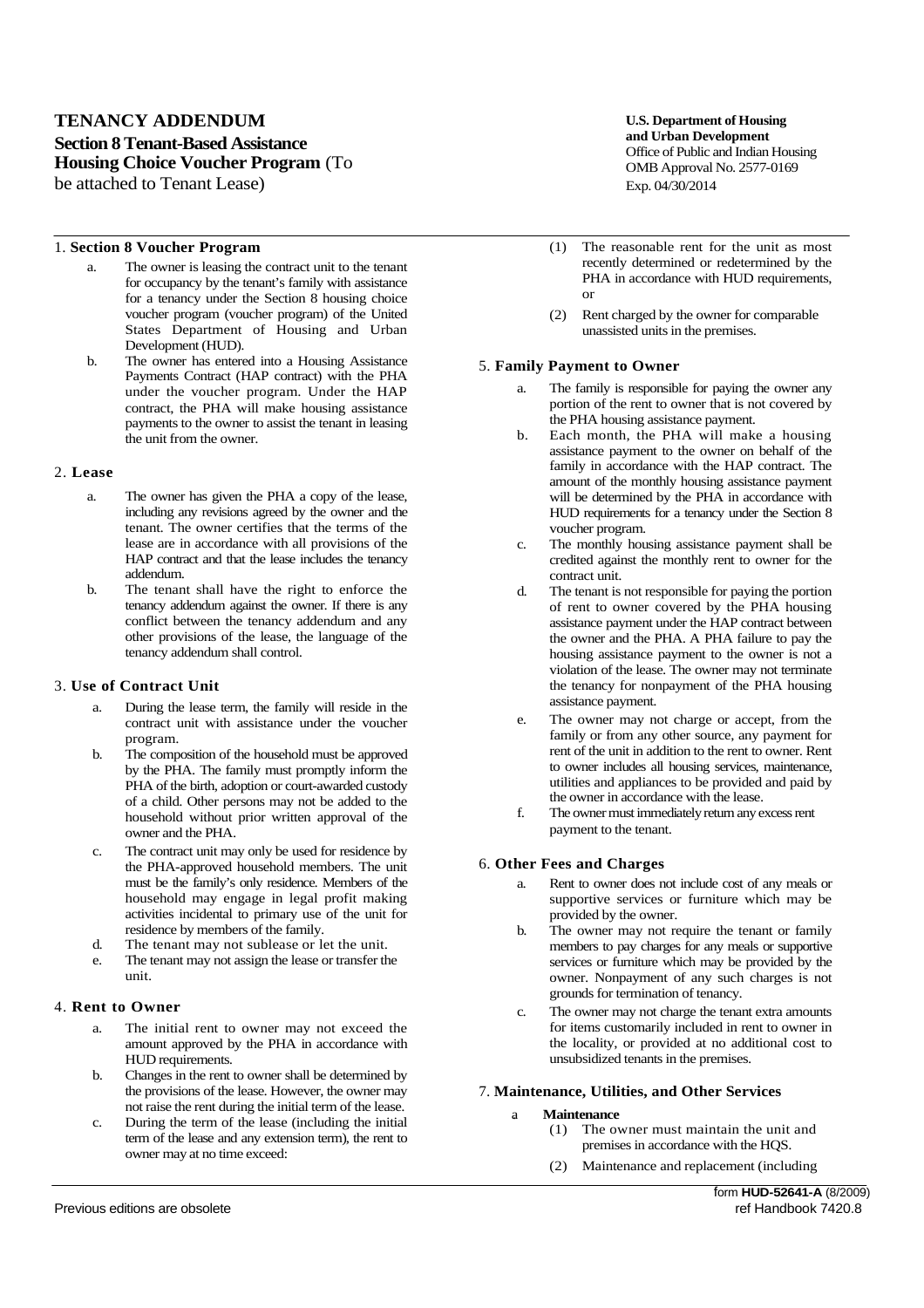redecoration) must be in accordance with the standard practice for the building concerned as established by the owner.

#### b. **Utilities and appliances**

- (1) The owner must provide all utilities needed to comply with the HQS.
- (2) The owner is not responsible for a breach of the HQS caused by the tenant's failure to:
	- (a) Pay for any utilities that are to be paid by the tenant.
	- (b) Provide and maintain any appliances that are to be provided by the tenant.
- c. **Family damage**. The owner is not responsible for a breach of the HQS because of damages beyond normal wear and tear caused by any member of the household or by a guest.
- d. **Housing services**. The owner must provide all housing services as agreed to in the lease.

## 8. **Termination of Tenancy by Owner**

- a. **Requirements**. The owner may only terminate the tenancy in accordance with the lease and HUD requirements.
- b. **Grounds**. During the term of the lease (the initial term of the lease or any extension term), the owner may only terminate the tenancy because of:
	- (1) Serious or repeated violation of the lease;
	- (2) Violation of Federal, State, or local law that imposes obligations on the tenant in connection with the occupancy or use of the unit and the premises;
	- (3) Criminal activity or alcohol abuse (as provided in paragraph c); or
	- (4) Other good cause (as provided in paragraph d).

## c. **Criminal activity or alcohol abuse.**

- (1) The owner may terminate the tenancy during the term of the lease if any member of the household, a guest or another person under a resident's control commits any of the following types of criminal activity:
	- (a) Any criminal activity that threatens the health or safety of, or the right to peaceful enjoyment of the premises by, other residents (including property management staff residing on the premises);
	- (b) Any criminal activity that threatens the health or safety of, or the right to peaceful enjoyment of their residences by, persons residing in the immediate vicinity of the premises;
	- (c) Any violent criminal activity onor near the premises; or
	- (d) Any drug-related criminal activity on or near the premises.
- (2) The owner may terminate the tenancy during the term of the lease if any member of the household is:
	- (a) Fleeing to avoid prosecution, or custody or confinement after conviction, for a crime, or attempt to commit a crime, that

is a felony under the laws of the place from which the individual flees, or that, in the case of the State of New Jersey, is a high misdemeanor; or

- (b) Violating a condition of probation or parole under Federal or State law.
- (3) The owner may terminate the tenancy for criminal activity by a household member in accordance with this section if the owner determines that the household member has committed the criminal activity, regardless of whether the household member has been arrested or convicted for such activity.
- (4) The owner may terminate the tenancy during the term of the lease if any member of the household has engaged in abuse of alcohol that threatens the health, safety or right to peaceful enjoyment of the premises by other residents.

## d. **Other good cause for termination of tenancy**

- (1) During the initial lease term, other good cause for termination of tenancy must be something the family did or failed to do.
- (2) During the initial lease term or during any extension term, other good cause may include:
	- (a) Disturbance of neighbors,
	- (b) Destruction of property, or
	- (c) Living or housekeeping habits that cause damage to the unit or premises.
- (3) After the initial lease term, such good cause may include:
	- (a) The tenant's failure to accept the owner's offer of a new lease or revision;
	- (b) The owner's desire to use the unit for personal or family use or for a purpose other than use as a residential rental unit; or
	- (c) A business or economic reason for termination of the tenancy (such as sale of the property, renovation of the unit, the owner's desire to rent the unit for a higher rent).
- (4) The examples of other good cause in this paragraph do not preempt any State or local laws to the contrary.
- (5) In the case of an owner who is an immediate successor in interest pursuant to foreclosure during the term of the lease, requiring the tenant to vacate the property prior to sale shall not constitute other good cause, except that the owner may terminate the tenancy effective on the date of transfer of the unit to the owner if the owner: (a) will occupy the unit as a primary residence; and (b) has provided the tenant a notice to vacate at least 90 days before the effective date of such notice. This provision shall not affect any State or local law that provides for longer time periods or addition protections for tenants. **This provision will sunset on December 31, 2012 unless extended by law.**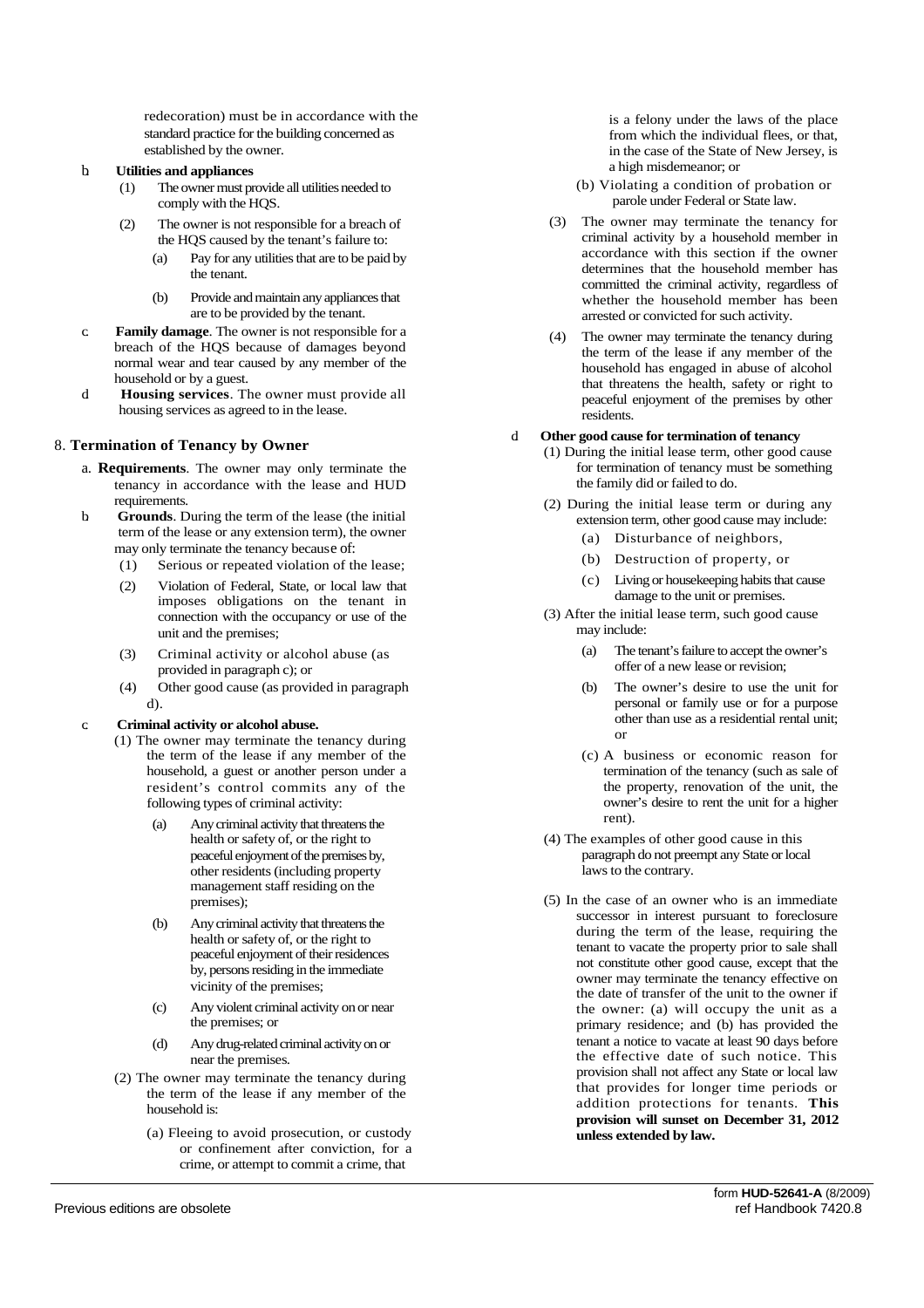#### **e. Protections for Victims of Abuse.**

- (1) An incident or incidents of actual or threatened domestic violence, dating violence, or stalking will not be construed as serious or repeated violations of the lease or other "good cause" for termination of the assistance, tenancy, or occupancy rights of such a victim.
- (2) Criminal activity directly relating to abuse, engaged in by a member of a tenant's household or any guest or other person under the tenant's control, shall not be cause for termination of assistance, tenancy, or occupancy rights if the tenant or an immediate member of the tenant's family is the victim or threatened victim of domestic violence, dating violence, or stalking.
- (3) Notwithstanding any restrictions on admission, occupancy, or terminations of occupancy or assistance, or any Federal, State or local law to the contrary, a PHA, owner or manager may "bifurcate" a lease, or otherwise remove a household member from a lease, without regard to whether a household member is a signatory to the lease, in order to evict, remove, terminate occupancy rights, or terminate assistance to any individual who is a tenant or lawful occupant and who engages in criminal acts of physical violence against family members or others. This action may be taken without evicting, removing, terminating assistance to, or otherwise penalizing the victim of the violence who is also a tenant or lawful occupant. Such eviction, removal, termination of occupancy rights, or termination of assistance shall be effected in accordance with the procedures prescribed by Federal, State, and local law for the termination of leases or assistance under the housing choice voucher program.
- (4) Nothing in this section may be construed to limit the authority of a public housing agency, owner, or manager, when notified, to honor court orders addressing rights of access or control of the property, including civil protection orders issued to protect the victim and issued to address the distribution or possession of property among the household members in cases where a family breaks up.
- (5) Nothing in this section limits any otherwise available authority of an owner or manager to evict or the public housing agency to terminate assistance to a tenant for any violation of a lease not premised on the act or acts of violence in question against the tenant or a member of the tenant's household, provided that the owner, manager, or public housing agency does not subject an individual who is or has been a victim of domestic violence, dating violence, or stalking to a more demanding standard than other tenants in determining whether to evict or terminate.
- (6) Nothing in this section may be construed to limit the authority of an owner or manager to evict, or the public housing agency to terminate assistance, to any tenant if the owner, manager, or public

housing agency can demonstrate an actual and imminent threat to other tenants or those employed at or providing service to the property if the tenant is not evicted or terminated from assistance.

- (7) Nothing in this section shall be construed to supersede any provision of any Federal, State, or local law that provides greater protection than this section for victims of domestic violence, dating violence, or stalking.
- **f. Eviction by court action**. The owner may only evict the tenant by a court action.
- **g. Owner notice of grounds**
	- (1) At or before the beginning of a court action to evict the tenant, the owner must give the tenant a notice that specifies the grounds for termination of tenancy. The notice may be included in or combined with any owner eviction notice.
	- (2) The owner must give the PHA a copy of any owner eviction notice at the same time the owner notifies the tenant.
	- (3) Eviction notice means a notice to vacate, or a complaint or other initial pleading used to begin an eviction action under State or local law.

#### **9. Lease: Relation to HAP Contract**

If the HAP contract terminates for any reason, the lease terminates automatically.

#### **10. PHA Termination of Assistance**

The PHA may terminate program assistance for the family for any grounds authorized in accordance with HUD requirements. If the PHA terminates program assistance for the family, the lease terminates automatically.

#### **11. Family Move Out**

The tenant must notify the PHA and the owner before the family moves out of the unit.

#### **12. Security Deposit**

- a. The owner may collect a security deposit from the tenant. (However, the PHA may prohibit the owner from collecting a security deposit in excess of private market practice, or in excess of amounts charged by the owner to unassisted tenants. Any such PHA-required restriction must be specified in the HAP contract.)
- b. When the family moves out of the contract unit, the owner, subject to State and local law, may use the security deposit, including any interest on the deposit, as reimbursement for any unpaid rent payable by the tenant, any damages to the unit or any other amounts that the tenant owes under the lease.
- c. The owner must give the tenant a list of all items charged against the security deposit, and the amount of each item. After deducting the amount, if any, used to reimburse the owner, the owner must promptly refund the full amount of the unused balance to the tenant.